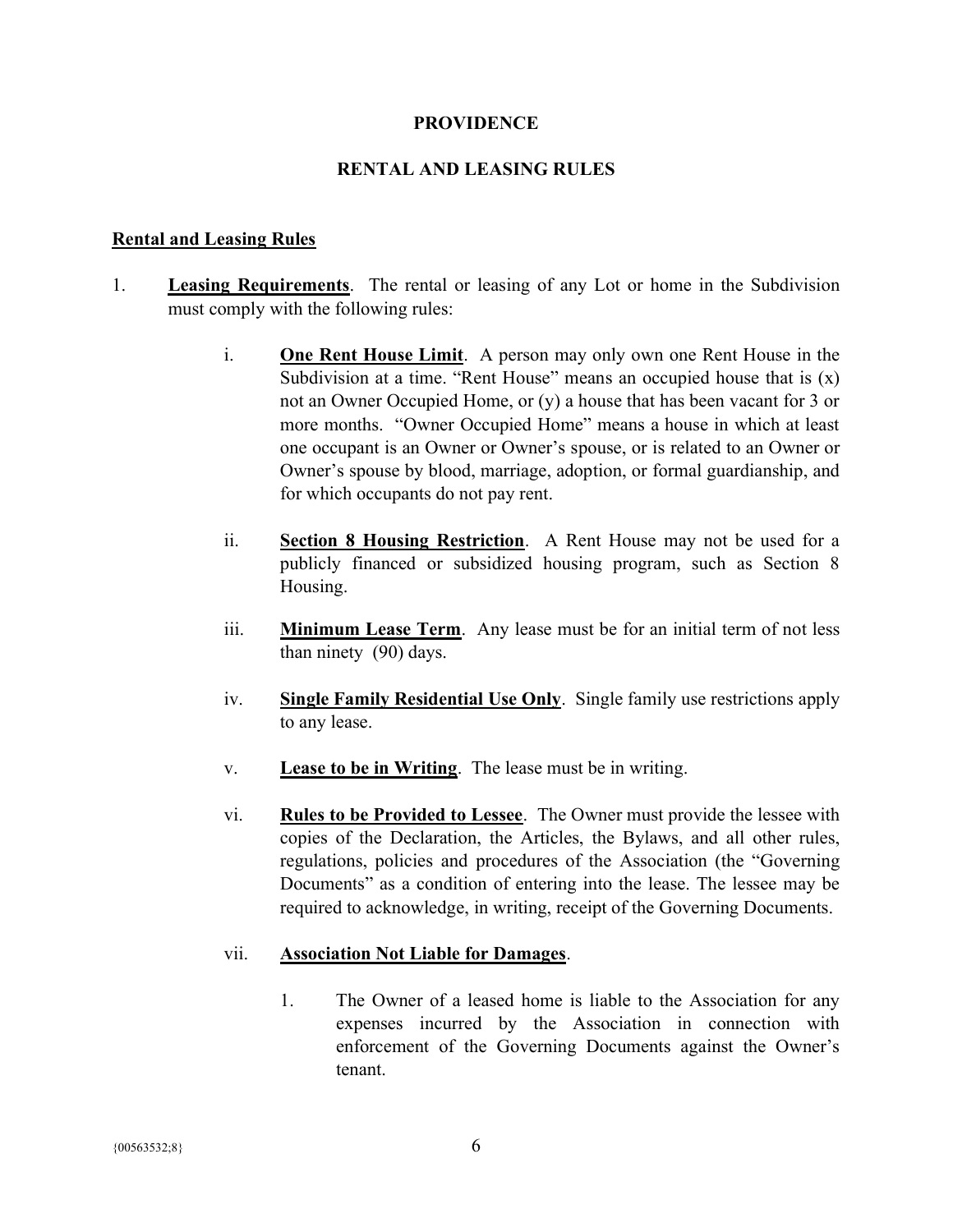- 2. The Association is not liable to the Owner for any damages, including lost rents, suffered by the Owner in relation to the Association's enforcement of the Documents against the Owner's tenant.
- viii. Sex Offender Restriction. No occupant of any Rent House may be a person who has been convicted of a sex crime (1) that involved a victim who was less than 16 years of age at the time of the sex crime, and (2) which requires the person to register on the Texas Department of Public Safety's Sex Offender Database. A sex offender who was a minor when the offense was committed and who was not convicted as an adult is exempt from the application of this Section.
- ix. Supervision of Maintenance. The Owner of a Rent House is responsible to the Association for periodic inspection and supervision of the appearance, condition, and maintenance of the yards and Rent House exteriors to ensure that the Rent House and Lot are maintained to a level that is at least commensurate with the neighborhood standard and in compliance with the Declaration. An Owner may not delegate to his tenant the Owner's responsibility for inspection and supervision.
- x. Surrogates. The Association may refuse to recognize (1) a lessee as a representative of the Owner unless the lessee presents documentation that the lessee is the Owner's attorney in fact for all purposes pertaining to the Rent House, or  $(2)$  the lessee is the Owner's appointed proxy for a meeting of the Association.
- xi. Use of Community Amenities. An Owner who does not occupy a home in Providence is not entitled to use the community amenities if the home is occupied as a Rent House. Although an Owner has a general right to delegate to the lessee the Owner's right to use common area amenities, the Association may condition the tenant's use on the Owner's compliance with procedures to confirm ownership and verify tenancy.
- xii. Owner Responsibility. The Owner of a Rent House remains liable to the Association for all assessments, duties, and communications relating to the Rent House and its occupants.
- xiii. Initial Owner Occupancy Term. An Owner must reside in the home for the first twenty-four (24) consecutive months after acquiring an ownership interest in the home before the Owner may rent or lease the home pursuant to these Lease Rules.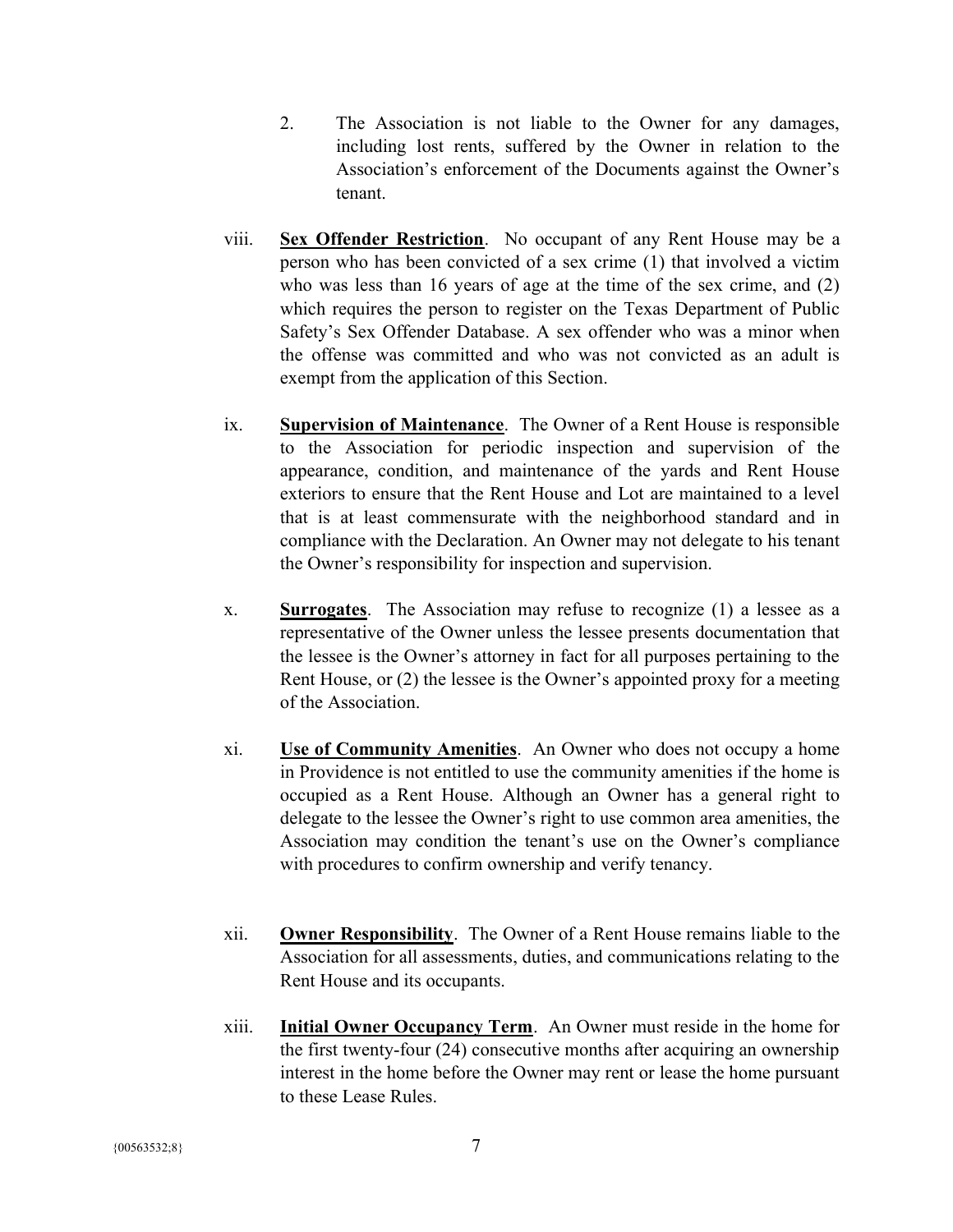- 2. Additional Leasing Rules. The following additional rules and procedures have been established by the Board of Directors pursuant to the enforcement authority set forth in the Declaration, as amended.
	- i. Registration Required. An Owner seeking to lease a home must submit to the Association a completed Lease Notice form in substantially the same form and substance of the form attached hereto as Exhibit A, along with all required fees and documentation, prior to the commencement of the lease term.
	- ii. Registration Fee. The Association may charge a registration fee that must be submitted along with the Lease Notice at the time of registration. As of the effective date of these Leasing Rules, the registration fee is \$300.
	- iii. Lease Addendum. A completed Lease Addendum in substantially the same form and substance of the form attached hereto as Exhibit B must also be submitted with the Lease Notice.
	- iv. Landscape Maintenance Service Agreement. All leased or rented homes must be maintained by a third-party lawn maintenance and service provider. Owners may select the vendor, unless the Association determines that the vendor has failed to properly maintain the Owner's home. Information about the landscaping and lawn maintenance services must be provided to the Association with the Lease Notice.
	- v. Notice to the Association. By the earlier of the tenth  $(10<sup>th</sup>)$  day after executing a lease agreement for the lease of a home, or the seventh  $(7<sup>th</sup>)$ day before commencement of the lease term, the Owner shall provide the Board with: (1) the completed and executed Lease Notice, along with all required fees, and a completed an executed Lease Addendum; (2) a copy of the lease; (3) the names of the tenants and lessees and all other people occupying the home; and (4) information about the landscaping and yard maintenance arrangements that apply during the lease term ( example - a copy of the landscaping and maintenance agreement with a service provider).
- 3. Fines. The following fines have been established by the Board pursuant to the enforcement authority set forth in the Declaration, as amended: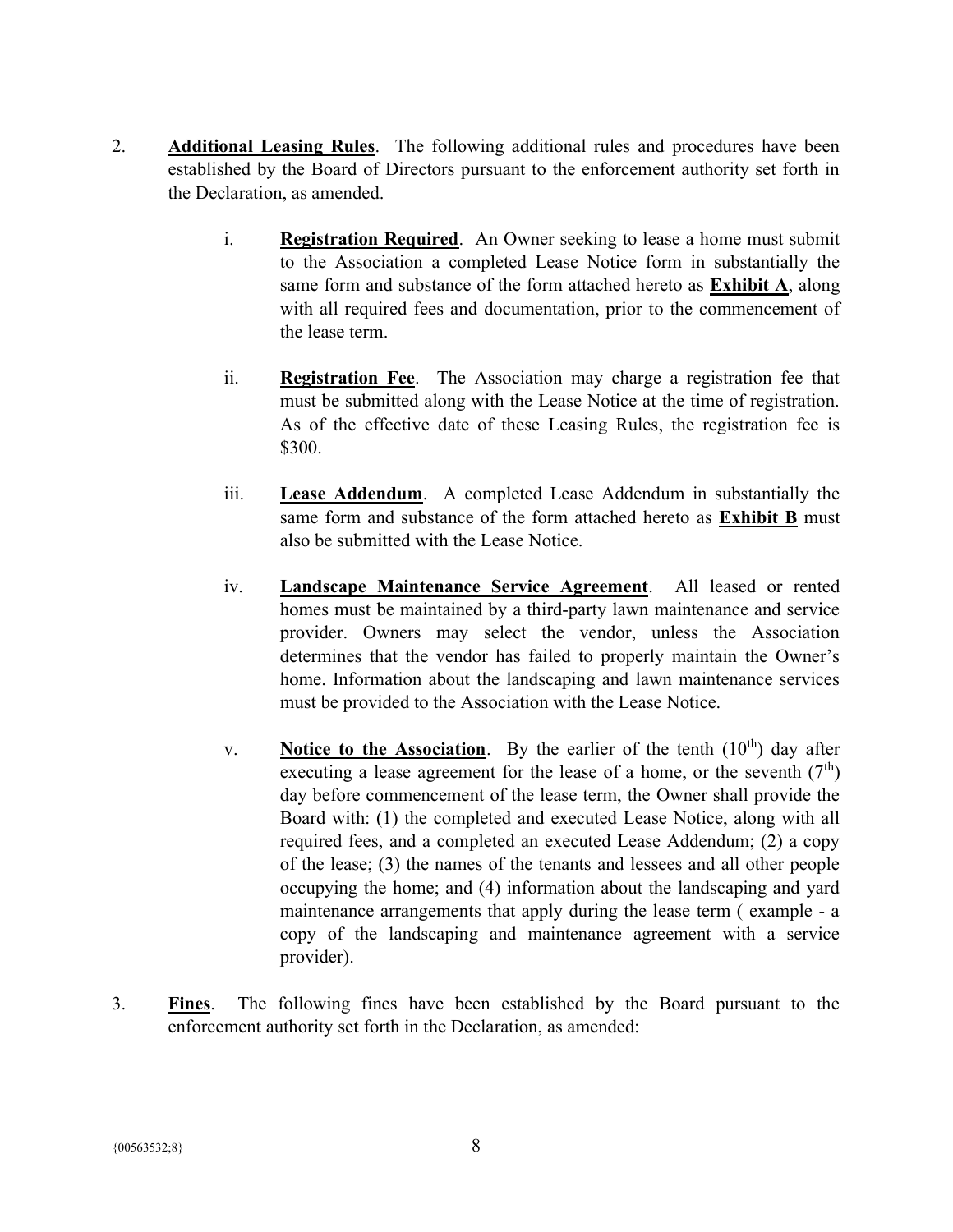Owners violating the Leasing Rules, including, without limitation, a violation of the minimum lease term, may be fined at the discretion of the Board the amounts set forth below:

| <b>Violation</b>           | <b>Fine Amount</b>     |  |
|----------------------------|------------------------|--|
| Failure to Register        | \$300 per week         |  |
| <b>Unauthorized Rental</b> | \$300 per week         |  |
| All Other Violations       | \$50 First Fines       |  |
| All Other Violations       | \$100 Subsequent Fines |  |

NOTE: Short-term rental activity prohibited under these Leasing Rules will be considered a continuing violation if the home continues to be advertised for lease periods shorter than the minimum term set forth herein. Accordingly, the fine amount will apply to the entire period of time until all rental activity, to include both leasing *and advertising* for terms less than twelve (12) months, ceases.

If the Owner has been given notice and a reasonable opportunity to cure the same or similar violation within the preceding six (6) months, or if the violation is considered uncurable, the Association may take enforcement action and impose fines in accordance with applicable law.

- 4. Existing Leases. Copies of all leases in existence as of or prior to the date these Leasing Rules have been recorded must be provided to the Association within ninety (90) days after the date of recordation.
- 5. Miscellaneous. Any capitalized terms used and not otherwise defined herein shall have the meanings set forth in the Declaration. Unless expressly amended by these Leasing Rules, all other terms and provisions of the Governing Documents will remain in full force and effect as written, and are hereby ratified and confirmed.

{SIGNATURE PAGE FOLLOWS}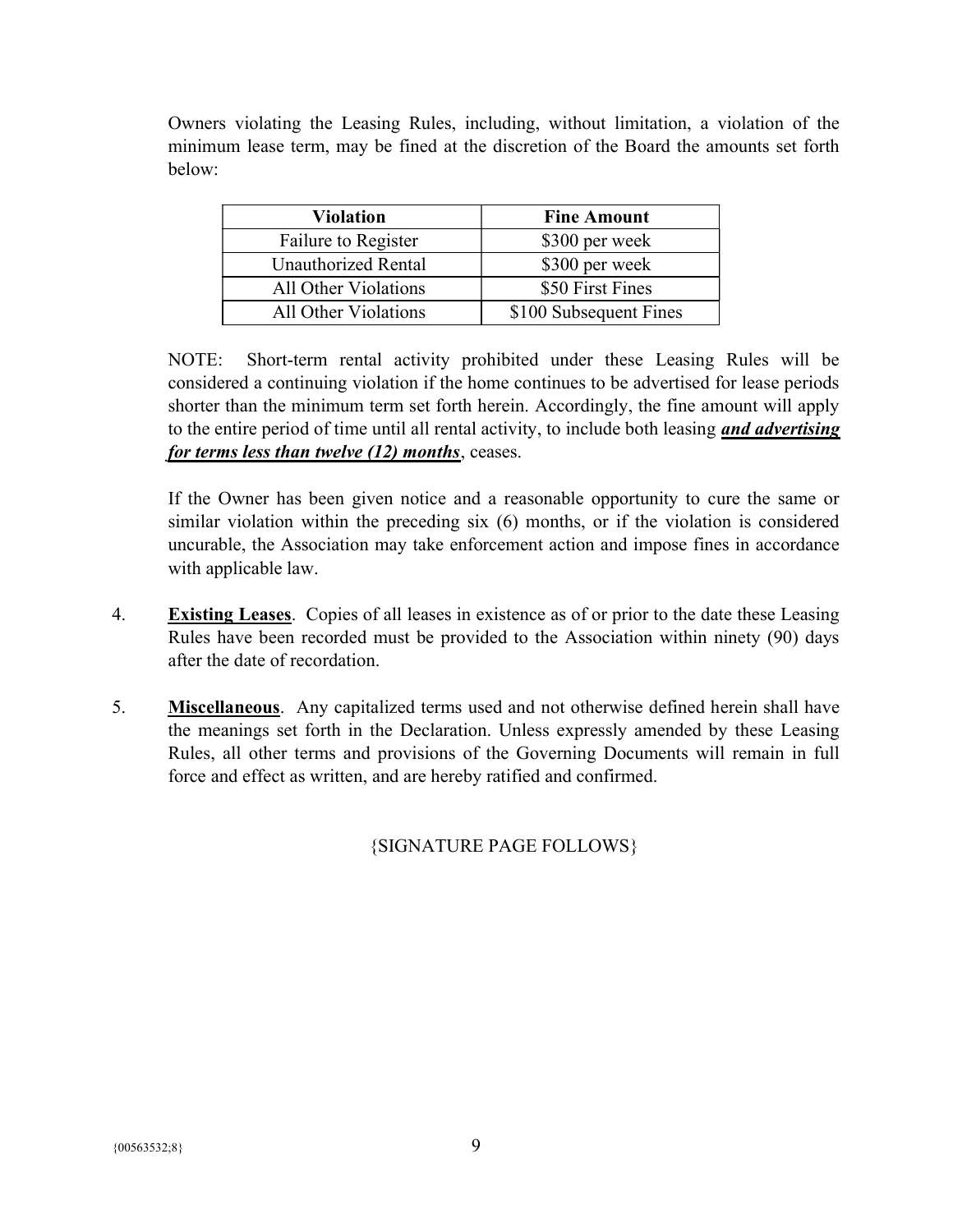# PROVIDENCE – LEASE NOTICE

| Co-Owner's Name:                                                                 |  |
|----------------------------------------------------------------------------------|--|
|                                                                                  |  |
| Owner's Permanent Address:                                                       |  |
| Leased Providence Lot Address: (the "Lot") (the "Lot")                           |  |
|                                                                                  |  |
| Lawn Maintenance Service Provider Phone Number: ________________________________ |  |
|                                                                                  |  |

The following must be submitted along with the Lease Notice form:

## Lease Addendum (attached)

## Complete Lease Agreement (Owner to provide copy of lease)

### Lease Registration Fee (Payable to the Association)

By my signature below, I acknowledge and agree to the following:

I understand the Lot is in a deed-restricted community, and that Providence Homeowners Association, Inc. (the "Association"), is authorized and empowered to enforce the deed restrictions. I have provided the Governing Documents of the Association to the lessee(s) of my Lot, including the following documents, which I have also reviewed and understand: Declaration of Covenants, Conditions, and Restriction for Providence; Articles of Incorporation; Bylaws; Rental and Leasing Rules; and all other recorded policies, rules, and guidelines of the Association.

### Agreed and accepted:

| Print Owner Name: | Print Owner Name: |
|-------------------|-------------------|
| Signature:        | Signature:        |
| Date:             | Date:             |